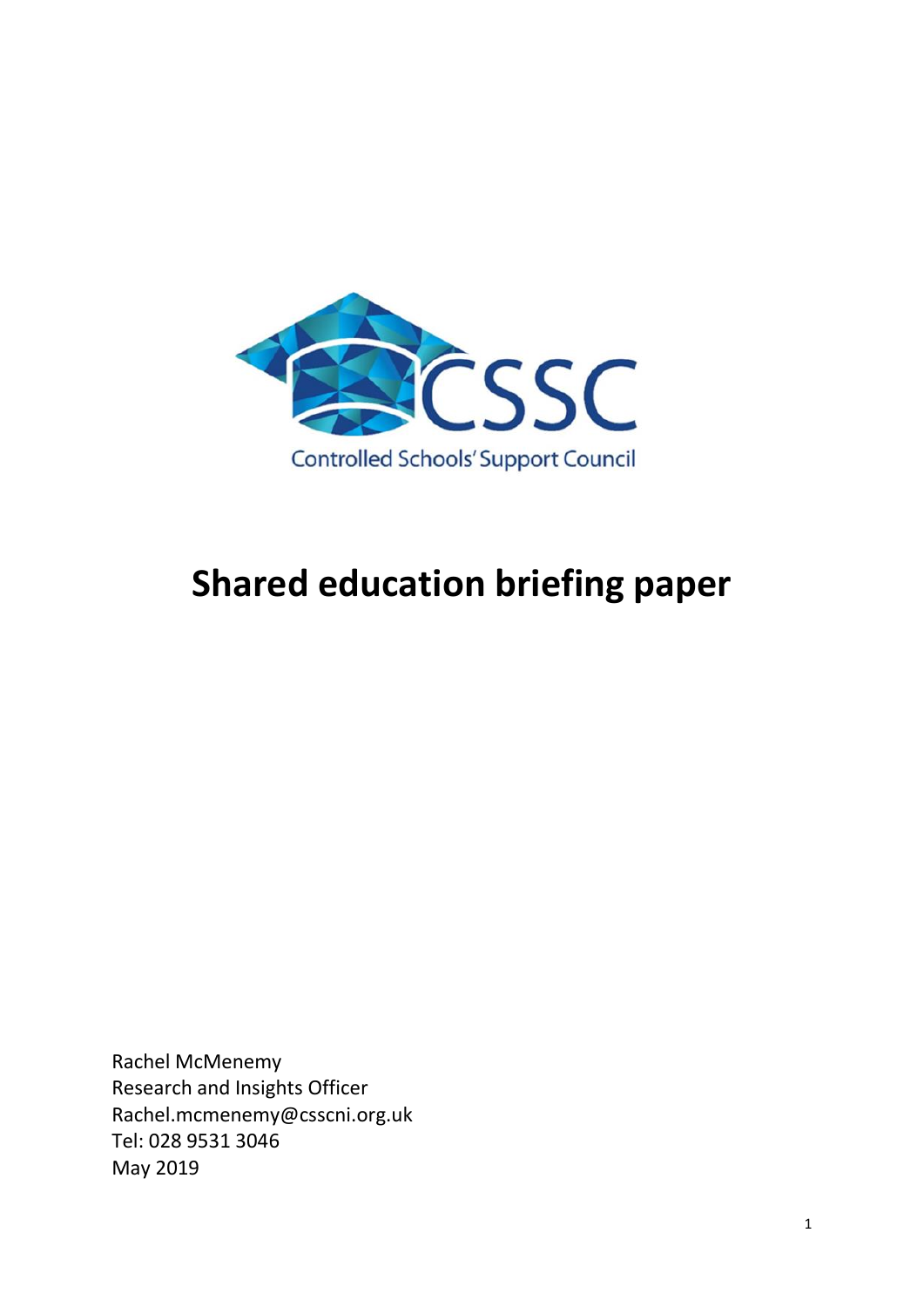# <span id="page-1-0"></span>**Introduction**

Shared education emerged as an instrument to encourage and support pupils from different backgrounds and sectors to engage with one another in the 1980s.

Over three decades, steps have been taken to progress shared education, culminating in the Shared Education Act in 2016. Over half of schools were involved in shared education partnerships in 2018.

Change has happened slowly, beginning with additions to the curriculum and the introduction of 'cross-community' contact initiatives. Over recent years the availability of significant funding, accompanied with a legal requirement for the Department of Education (DE) to 'encourage, facilitate and promote' shared education, has driven progress.

This briefing paper provides an overview of shared education, exploring its history and progress in Northern Ireland, policy and legislation, and an overview of funding.

The Controlled Schools' Support Council (CSSC) has a power to encourage shared education in the controlled sector. CSSC's progress in this area is reported on every six months to DE. To accompany this briefing paper, CSSC has published a series of interviews with controlled school principals about their school's shared education project.

# **Contents**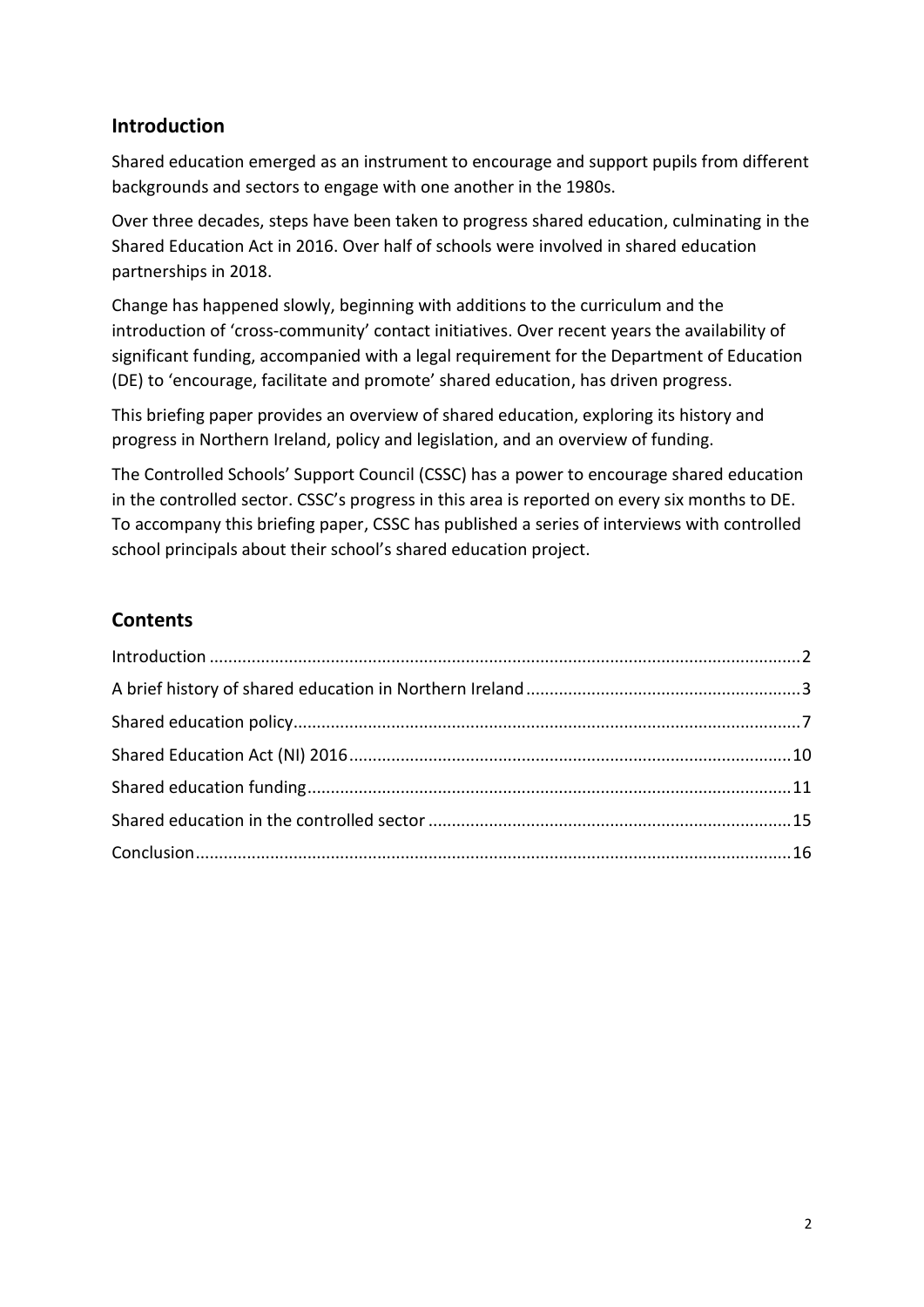# <span id="page-2-0"></span>**A brief history of shared education in Northern Ireland**

Shared education has developed in Northern Ireland since the 1980s. The timeline below sets out some of the key developments which have driven shared education.

Timeline of shared education – key dates:



# **1982 - The contribution of schools to community relations - Circular DENI 1982/21**

In June 1982 a circular was issued to schools which stated that all school leadership and staff had a responsibility to ensure that children learnt about understanding and respecting differences, including differing customs and traditions.



## **1987 - Cross-community contact scheme**

In 1987 the DE launched the cross-community contact scheme which aimed to foster positive cross-community relations. The scheme encouraged schools and youth groups to bring together children and young people from different community backgrounds.



## **1989 - Education for mutual understanding**

In 1989 the themes of 'education for mutual understanding' and 'cultural heritage' were introduced to the formal school curriculum as part of the Education Reform Order (1989).



## **2005 - A shared future: The policy and strategy framework for good relations in Northern Ireland**

'A shared future: the policy and strategy framework for good relations in Northern Ireland' made recommendations on education and how it should be delivered, namely:

- demonstrably promoting sharing in all levels of education
- developing opportunities for shared and inter-cultural education at all levels – nursery, primary, secondary and tertiary
- all schools should ensure through their policies, structures and syllabuses that pupils are consciously prepared for life in a diverse and inter-cultural society and world
- encouraging understanding of the complexity of our history
- preparing and training teachers to educate our children and young people to be effective and responsible members of a shared society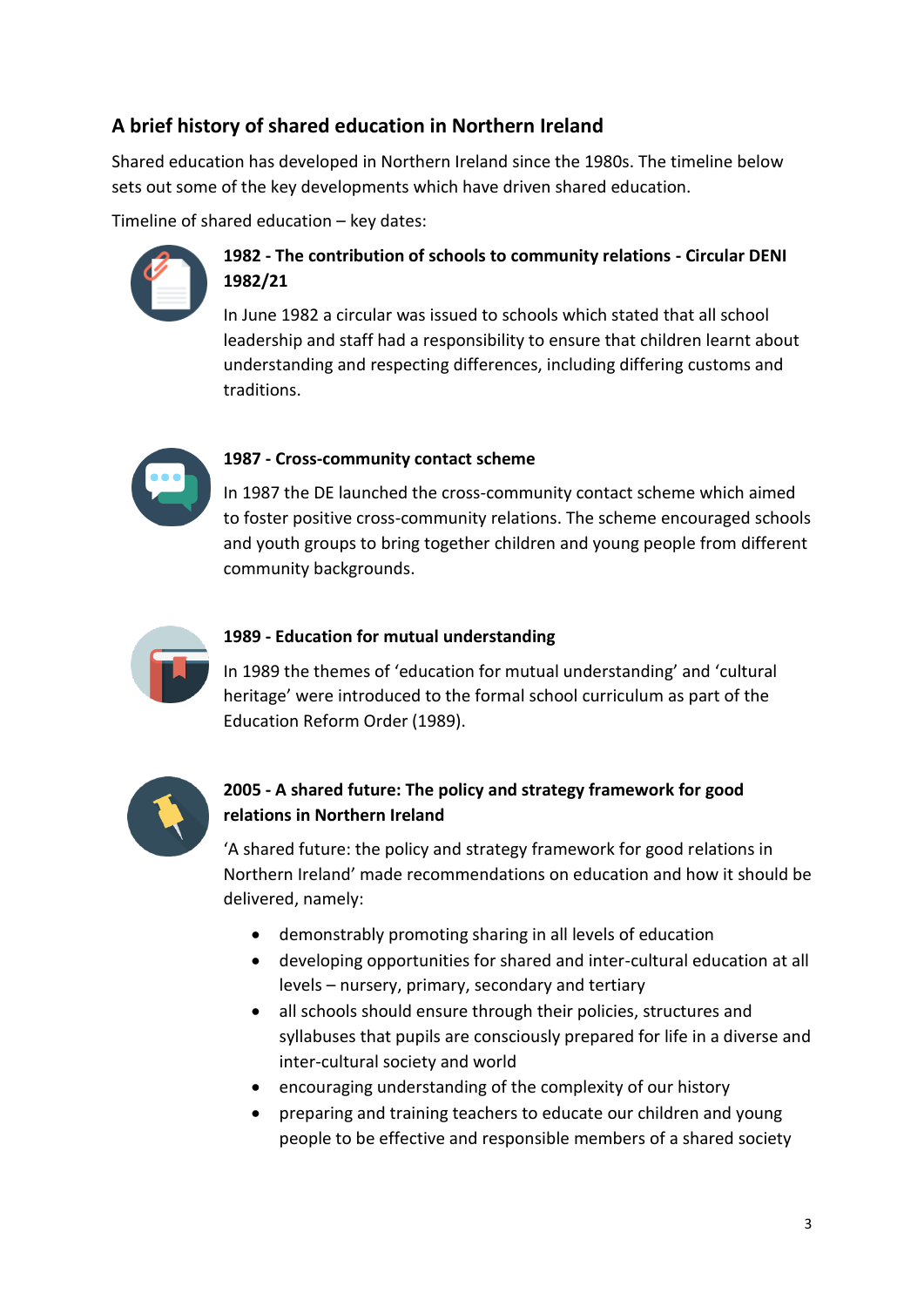providing further, higher and adult education in an open and integrated basis.



### **2006 - The Independent Strategic Review of Education**

The report of the Independent Strategic Review of Education (also known as the Bain review) 'Schools for the Future: Funding, Strategy, Sharing' addressed the use of resources in education, the need for better strategic planning of the schools' estate, and the need for improved sharing and collaboration.



#### **2007 - The Education Order 2007**

The Education Order 2007 required schools to promote the development of young people as active citizens. As a result 'personal development and mutual understanding' (PDMU) was added to the primary curriculum and 'local and global citizenship' was included to the post-primary curriculum.



#### **2008 – Review of DE's community relations policy**

In June 2008, the Education Minister instigated a review of the community relations policy. The review concluded that community relations work was often seen as an add-on rather than an integral part of the curriculum.



## **2009 - Schools for the future: A policy for sustainable schools**

The sustainable schools policy emphasised the need for new methods of collaboration and sharing in education.



# **2011 - Community Relations, Equality and Diversity in Education Policy (CRED)**

As a result of the 2008 review of DE's community relations policy an updated policy was introduced. In March 2011 the Community Relations, Equality and Diversity in Education policy (CRED) was launched. The policy aimed to improve relations between communities by educating children and young people to develop self-respect and respect for others, promote equality and work to eliminate discrimination. It also provided formal and non-formal education opportunities for pupils to build relationships with those from different backgrounds and traditions, within the resources available.



**2011 - Programme for Government 2011-15**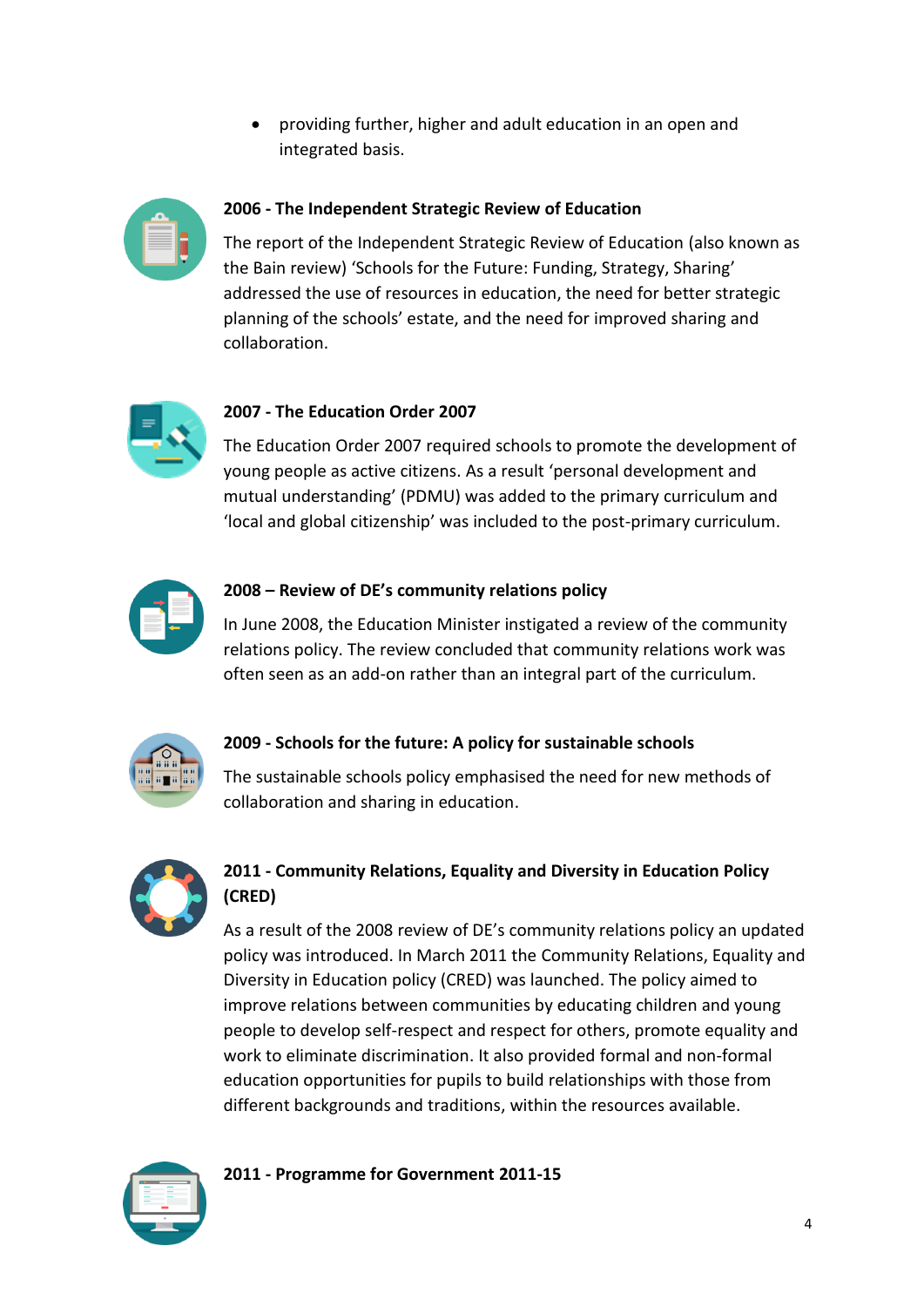The Programme for Government (PfG) 2011-15 set targets for DE with respect to shared education:

- to establish a Ministerial Advisory Group to advise on advancing shared education
- to ensure that all children have the opportunity to participate in shared education programmes by 2015, and
- to increase substantially the number of schools sharing facilities by 2015.

The Shared Education Signature Project was created under the Delivering Social Change framework, to help meet the PfG commitments on shared education.



#### **2013 - Ministerial Advisory Group established**

In 2013 the Minister of Education appointed a Ministerial Advisory Group to advise on the best way to take shared education forward in Northern Ireland. The independent report was issued in March 2013 detailing 20 recommendations to advance shared education.

The Minister of Education responded to these recommendations in a statement to the Northern Ireland Assembly in October 2013 emphasising the importance of shared education.



## **2013 - 'Together: Building a United Community' (T:BUC) Strategy**

The 'Together: Building a United Community' (T:BUC) Strategy was published in May 2013. It set out the Executive's plan to improve community relations and move towards a more united and shared society.

The strategy committed to enhance the quality and extent of shared education provision, ensuring that sharing in education becomes a central part of every child's educational experience. It also pledged to create 10 shared educational campuses.

A number of funding streams were developed to assist with T:BUC delivery, including the good relations fund and the shared education campus programme (see the funding section for more information).



#### **2014 – The Shared Education Signature Project established**

£25 million was dedicated to the development of shared education projects in schools (see the funding section for more information).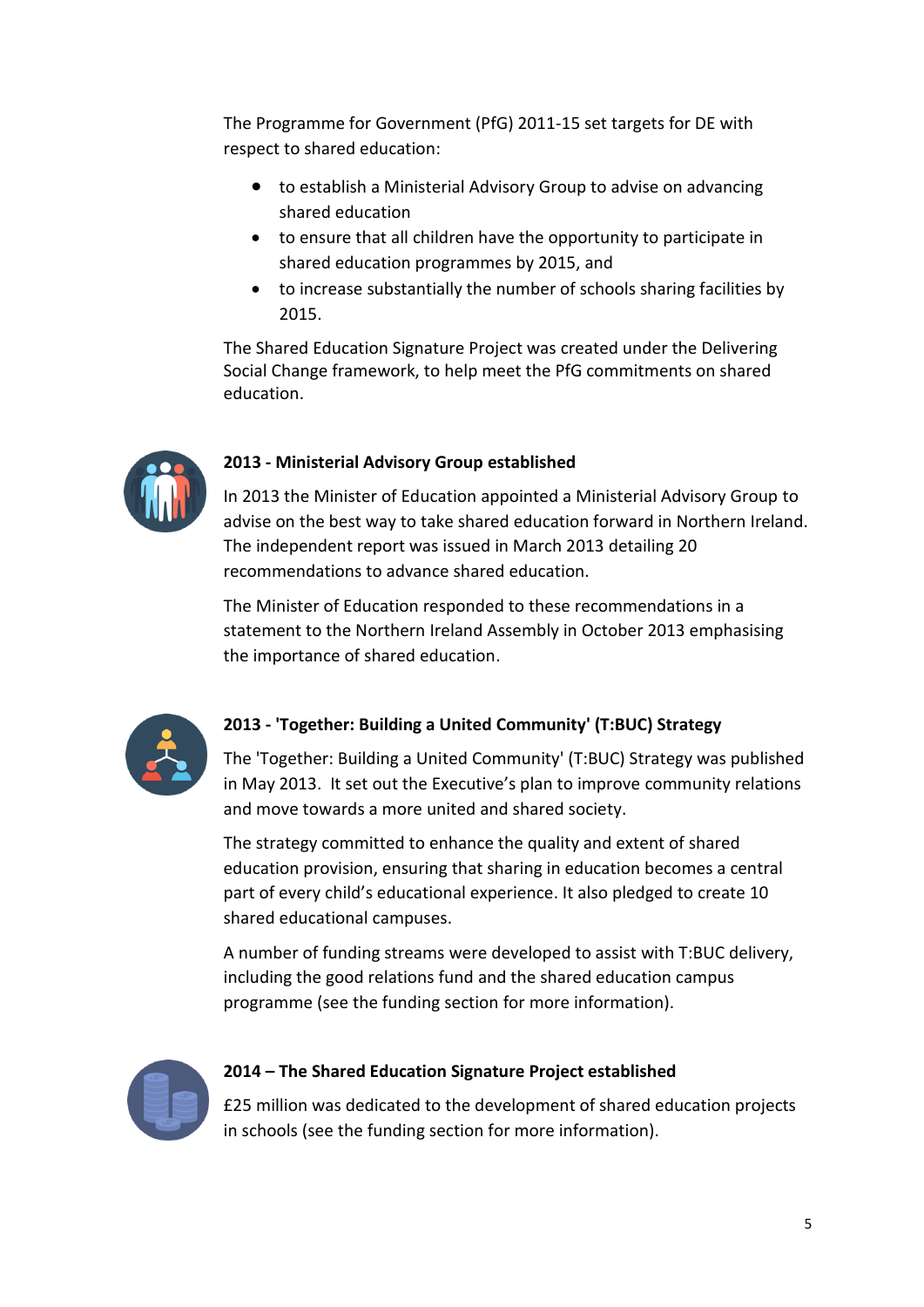

# **2015 - Sharing Works: A Policy for Shared Education**

"Sharing Works – A Policy for Shared Education" sets out the actions and interventions that underpin the development of shared education. It encourages education settings to go beyond the minimum core definition to address the needs of all pupil groups.

In November 2015 the Shared Education Bill was introduced into the Assembly.



#### **2016 - Shared Education Act (Northern Ireland) 2016**

The Act makes legislative provision in relation to shared education. As well as providing a definition of the core minimum requirements of shared education, it places a duty on the DE and the Education Authority (EA) to encourage, facilitate and promote shared education. The Act also provides a power to relevant arms length bodies to encourage and facilitate shared education.

Also in 2016 new European peace funding, Peace IV, was launched including £35.29 million for shared education (see the funding section for more information).



#### **2018 - Advancing shared education to the Northern Ireland Assembly**

In May 2018 the first biennial report detailing progress on advancing shared education was laid before the Northern Ireland Assembly in accordance with the Shared Education Act (NI) 2016.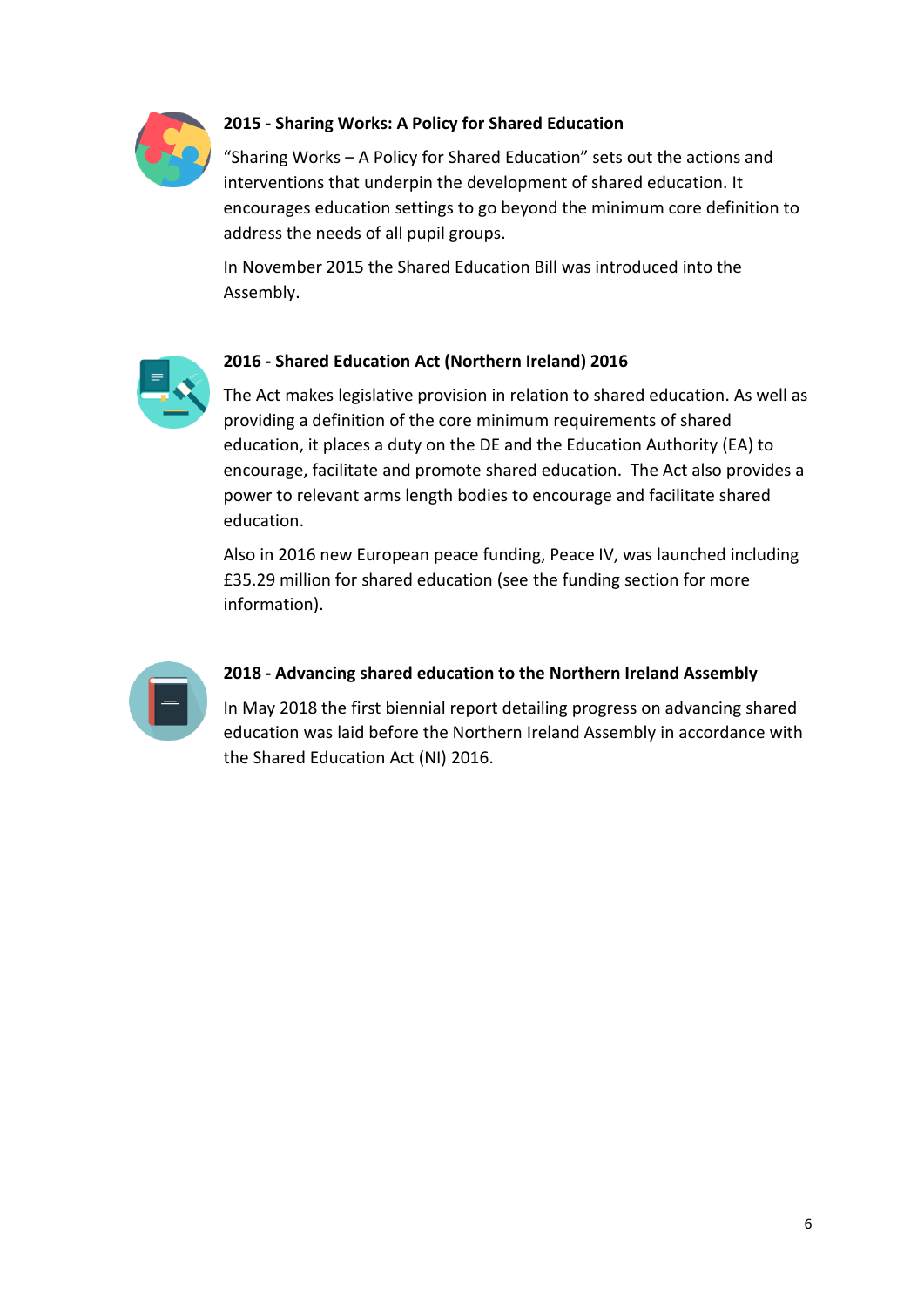# <span id="page-6-0"></span>**Shared education policy**

Preceding the Shared Education Act 2016 was "Sharing Works – A Policy for Shared Education" policy, published in 2015.

The policy sets out the actions and interventions needed to support the development of shared education. It contains 14 key actions<sup>1</sup>:

| <b>Actions</b>   | Detail                                                                                                                                                                                                                                                                                                                                                                                                                                                                                                                                                                                                                                                            |
|------------------|-------------------------------------------------------------------------------------------------------------------------------------------------------------------------------------------------------------------------------------------------------------------------------------------------------------------------------------------------------------------------------------------------------------------------------------------------------------------------------------------------------------------------------------------------------------------------------------------------------------------------------------------------------------------|
| Key<br>Action 1: | Bring forward legislation: DE to bring forward a Shared Education Bill<br>which will provide a statutory definition of shared education and provide a<br>power to encourage and facilitate shared education.                                                                                                                                                                                                                                                                                                                                                                                                                                                      |
| Key<br>Action 2: | Provide co-ordinated and effective support for practitioners: A<br>commitment to ensure dedicated officers will be appointed within the EA<br>with responsibility to encourage, facilitate and support shared education.                                                                                                                                                                                                                                                                                                                                                                                                                                          |
| Key<br>Action 3: | Develop self-assessment tools for practitioners: Responsibility on The<br>Education and Training Inspectorate (ETI) to develop a shared education<br>continuum model, which can be used by schools to self-evaluate in the<br>delivery of shared education.                                                                                                                                                                                                                                                                                                                                                                                                       |
| Key<br>Action 4: | Provide funding support 2014-18: DE, in conjunction with funding from<br>the Delivering Social Change project and Atlantic Philanthropies,<br>established The Shared Education Signature Programme (SESP) funding<br>stream to support shared education in schools. This funding focuses on<br>schools that have already engaged in collaborative working. Funding of<br>£25 million over four years was made available.<br>DE also committed to work with the Special EU Programmes body to<br>advise on how Peace IV funding can be used to support further the<br>development of shared education in schools that have not yet engaged in<br>shared education. |
| Key<br>Action 6: | Develop innovative options for sharing: DE will develop innovative options<br>for sharing. The Executive's 'Together: Building a United Community'<br>strategy includes a target to commence 10 new Shared Education<br>Campuses in the next five years.                                                                                                                                                                                                                                                                                                                                                                                                          |
| Key<br>Action 7: | Provide capital investment to support schools sharing educational<br>facilities: The Shared Education Campuses Programme is aimed at<br>providing capital assistance to schools to facilitate shared education (on a<br>cross community basis) by either providing new shared educational<br>facilities, enhancing existing shared facilities or through shared education<br>campuses.                                                                                                                                                                                                                                                                            |

<sup>&</sup>lt;sup>1</sup> See [https://www.education-](https://www.education-ni.gov.uk/sites/default/files/publications/de/Sharing%20Works%20A%20Policy%20for%20Shared%20Education%20Sept%202015.PDF)

[ni.gov.uk/sites/default/files/publications/de/Sharing%20Works%20A%20Policy%20for%20Shared%20Educatio](https://www.education-ni.gov.uk/sites/default/files/publications/de/Sharing%20Works%20A%20Policy%20for%20Shared%20Education%20Sept%202015.PDF) [n%20Sept%202015.PDF](https://www.education-ni.gov.uk/sites/default/files/publications/de/Sharing%20Works%20A%20Policy%20for%20Shared%20Education%20Sept%202015.PDF) for more information.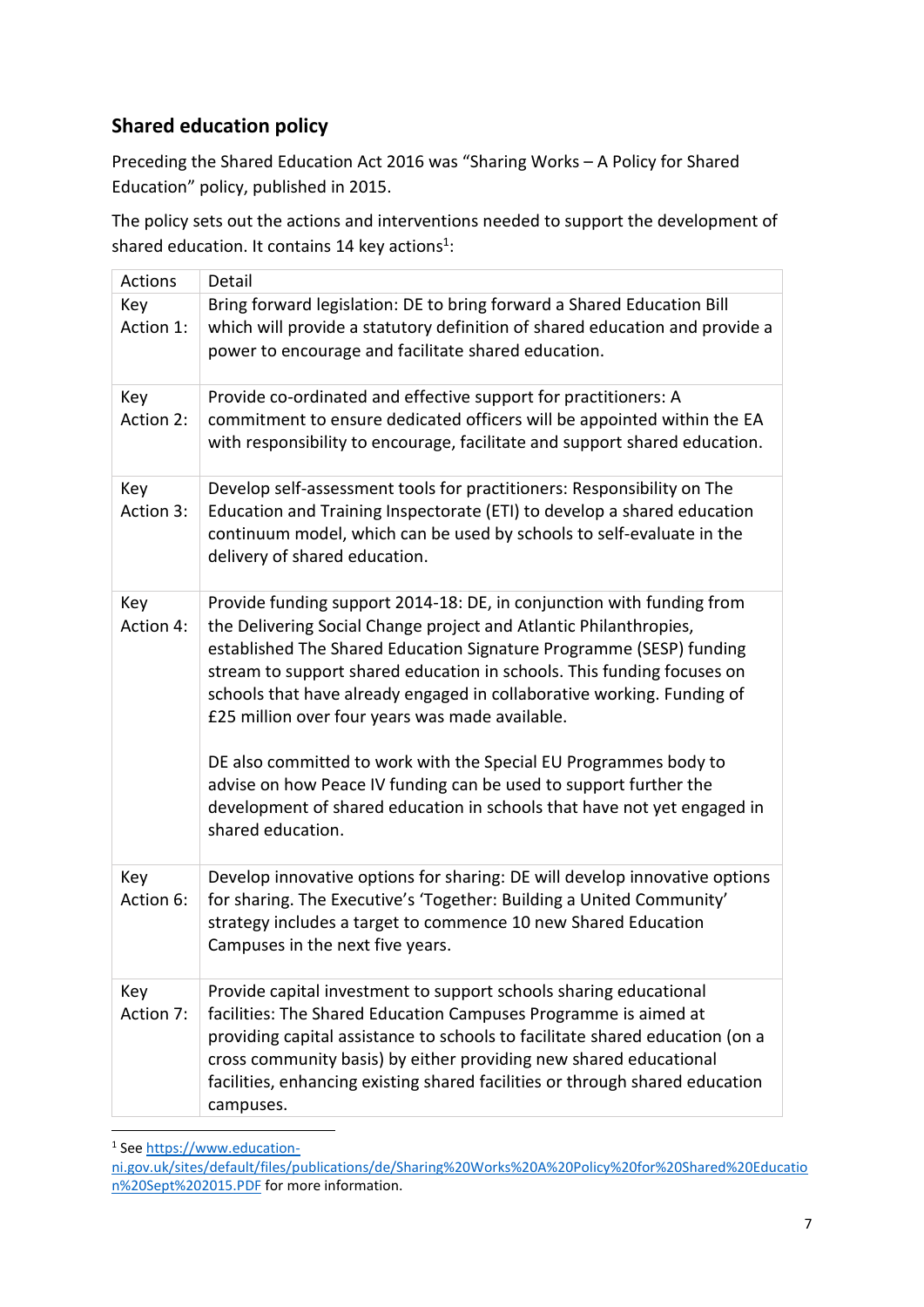| Key<br>Action 8:     | Develop effective monitoring and evaluation arrangements: DE in<br>conjunction with arm's length bodies will require schools engaging in<br>shared education programmes to outline specific plans and goals for<br>shared education in their school development plans.                                                                                                                                                                                                                                |
|----------------------|-------------------------------------------------------------------------------------------------------------------------------------------------------------------------------------------------------------------------------------------------------------------------------------------------------------------------------------------------------------------------------------------------------------------------------------------------------------------------------------------------------|
| Key<br>Action 9:     | Develop the workforce: DE will, as part of a new teacher professional<br>development strategy, ensure that this includes steps to provide teachers,<br>from initial teacher education through to the most experienced teachers,<br>with opportunities to learn together, including preparation for teaching<br>through shared education.                                                                                                                                                              |
| Key<br>Action<br>10: | Align educational policies: ETI to undertake independent reviews of<br>current practice in relation to the delivery of:<br>Personal, Social and Emotional Development (Pre-School Education)<br>Personal Development and Mutual Understanding (Foundation Stage<br>$\bullet$<br>and Key Stages 1 and 2)<br>Local and Global Citizenship (Key Stages 3 and 4)<br>$\bullet$<br>The Curriculum Framework for Youth Work (Youth Service)<br>The Community Relations Equality and Diversity (CRED) policy. |
| Key<br>Action<br>11: | Support special schools and learning support centres: DE encourages<br>active participation of pupils with special educational needs to engage in<br>shared learning activities with their peers. Special schools will be<br>encouraged to partner with other schools for shared education.                                                                                                                                                                                                           |
| Key<br>Action<br>12: | Promote engagement with parents, carers and wider community: The<br>Department and the arm's length bodies will encourage schools and other<br>educational establishments to ensure shared education supports,<br>encourages, and enables the development of meaningful relationships<br>with and between parents, caregivers and the wider community.                                                                                                                                                |
| Key<br>Action<br>13: | Promote engagement with children and young people: In advancing<br>shared education, the Department and its arm's length bodies will<br>encourage schools and other educational establishments to continue to<br>develop meaningful ways of giving children and young people a voice and<br>of listening and responding to their views.                                                                                                                                                               |
| Key<br>Action<br>14: | Equality of opportunity and good relations: Schools and other educational<br>institutions have an important role in promoting equality of opportunity<br>and good relations. DE will consider the case for schools to be designated<br>as 'public authorities' under Section 75 of the NI Act 1998 and thus to be<br>required to comply with the statutory duties to promote equality of<br>opportunity and good relations.                                                                           |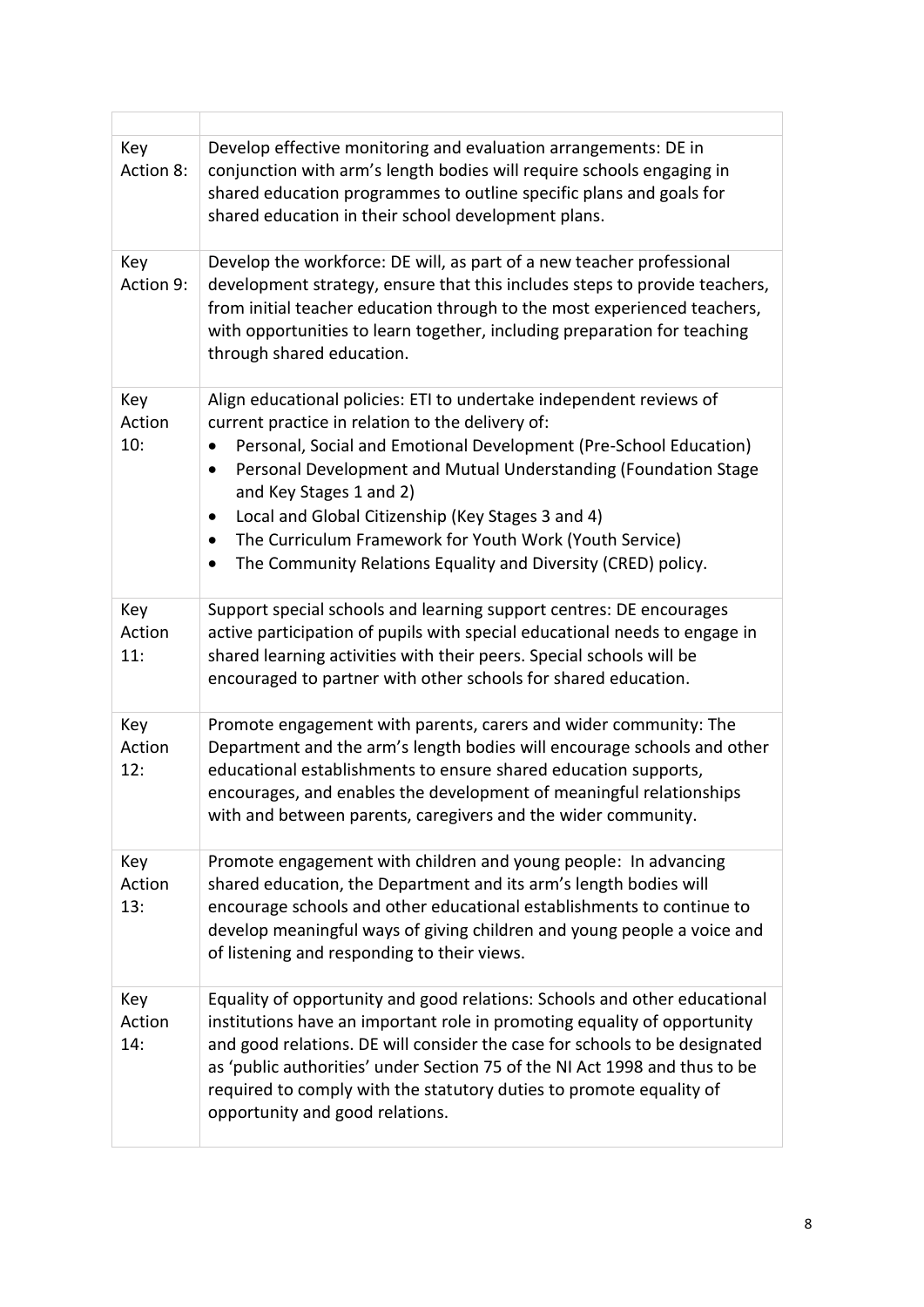Many of the actions in the Sharing Works policy have been progressed, including the implementation of the Shared Education Act 2016, the advancement of support provided through the EA and the availability of self-evaluation tools by ETI. In addition, a significant amount of funding has been released to enable school partnerships to foster new and expand existing shared education projects.

Areas such as promoting engagement with parents, carers and the wider community, and changes to initial teacher training, are still at early stages.

While the EA was given the duty to 'encourage, facilitate and promote shared education' from its establishment in 2014, the same duty was not applicable to DE until the Shared Education Act passed into law in 2016.

The sharing works policy is driven forward by the Shared Education Act 2016, and the next section discusses the Act.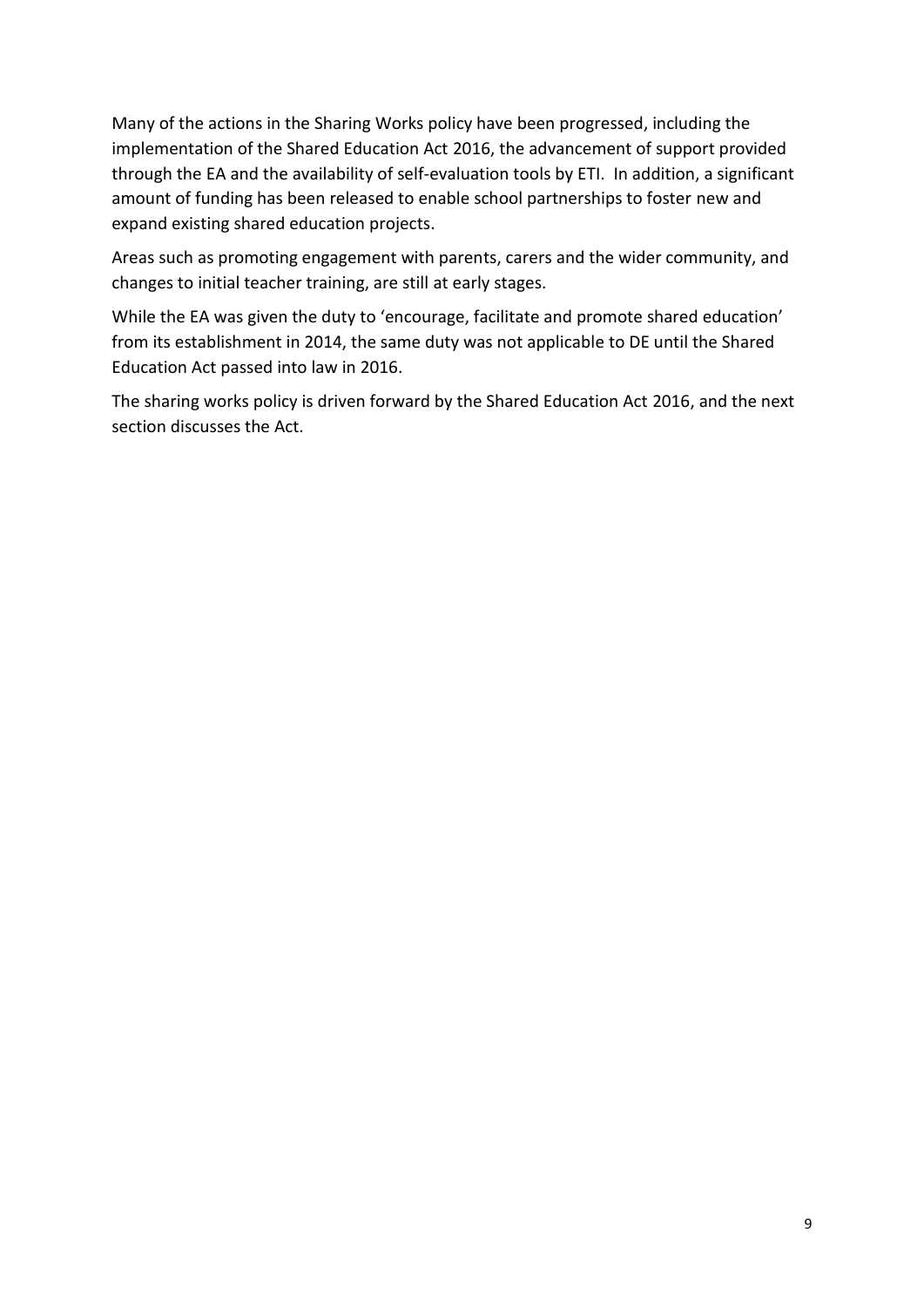### <span id="page-9-0"></span>**Shared Education Act (NI) 2016**

Following the commitment for legislation in the Sharing Works policy, the Shared Education Act received royal assent in 2016.

The Shared Education Act defines shared education and its purpose. It also outlines the responsibilities of DE, EA and other arms-length bodies<sup>2</sup>.

The core components that are regarded as the minimum essential for the delivery of shared education are outlined in the act as follows:

Shared education means the education together of:

(a) those of different religious belief, including reasonable numbers of both Protestant and Roman Catholic children or young persons; and (b) those who are experiencing socio-economic deprivation and those who are not, which is secured by the working together and co-operation of two or more relevant providers.

It defines the purpose of shared education as:

- (a) to deliver educational benefits to children and young persons
- (b) to promote the efficient and effective use of resources
- (c) to promote equality of opportunity
- (d) to promote good relations, and
- (e) to promote respect for identity, diversity and community cohesion.

The Act places duties on both DE and the EA to "encourage, facilitate and promote shared education". Other bodies, including the Council for Catholic Maintained Schools (CCMS), the Youth Council for Northern Ireland, the Northern Ireland Council for the Curriculum, Examinations and Assessment (CCEA) and sectoral bodies<sup>3</sup> have power under the Act to encourage and facilitate shared education.

In addition DE was required to lay a report before the Northern Ireland Assembly no more than two years following the act's Royal Assent which details the extent to which DE and EA have exercised their duty. The first report<sup>4</sup> was published in May 2018 and will be required every two years thereafter.

1

<sup>&</sup>lt;sup>2</sup> See<http://www.legislation.gov.uk/nia/2016/20>

 $3$  The Act defines "sectoral body" as a body -

<sup>(</sup>a) which is recognised by the Department of Education as representing the interests of grant-aided schools of a particular description; and

<sup>(</sup>b) to which grants are paid under section 4 of the Education Act (Northern Ireland) 2014.

<sup>4</sup> DE (2018) Advancing shared education – report to the Northern Ireland Assembly, available at [https://www.education-ni.gov.uk/sites/default/files/publications/education/Shared%20Education%20-](https://www.education-ni.gov.uk/sites/default/files/publications/education/Shared%20Education%20-%20Report%20to%20Assembly%20May%202018_2.pdf) [%20Report%20to%20Assembly%20May%202018\\_2.pdf.](https://www.education-ni.gov.uk/sites/default/files/publications/education/Shared%20Education%20-%20Report%20to%20Assembly%20May%202018_2.pdf)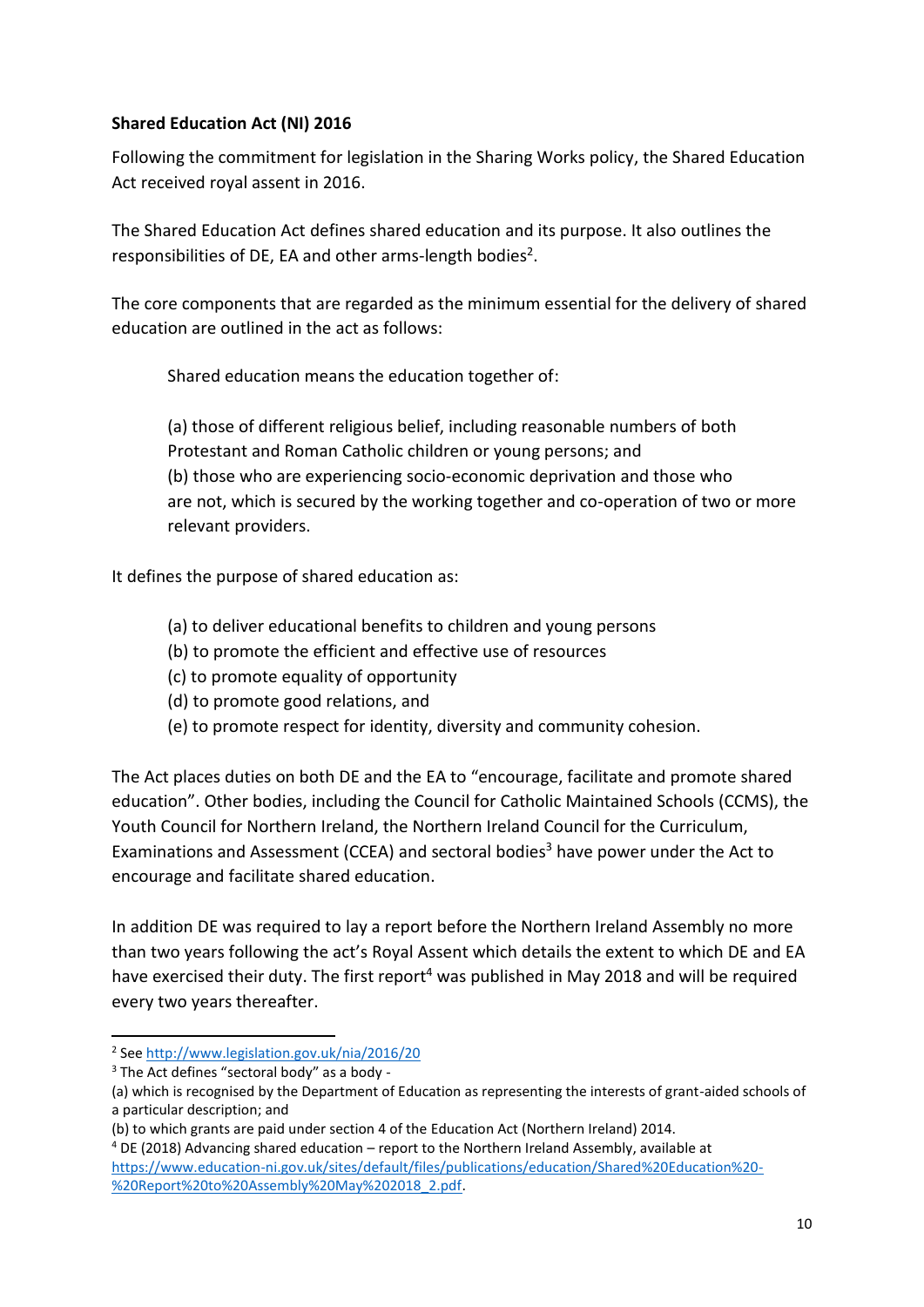### <span id="page-10-0"></span>**Shared education funding**

#### **Resource funding**

The first significant investment in shared education took place between 2007 and 2010. Atlantic Philanthropies (AP) and the International Fund for Ireland (IFI) invested in a pilot project with Queen's University, Belfast. A total of 12 partnerships involving 65 schools and approximately 3,700 pupils were part of the first Shared Education Programme (SEP1).

SEP2 took place between 2010 and 2013. AP and IFI provided funds to Queen's University; they also funded the Fermanagh Trust and the Northern Eastern Education and Library Board (NEELB) to deliver pilots in various areas. A total of 158 schools were involved in 54 partnerships, including approximately 35,800 pupils.

In 2014 the EA took over the work which had begun through SEP1 and SEP2 though the Delivering Social Change Shared Education Signature Programme (DSC SESP). More recently, in 2016 European Peace Funding (Peace IV) included significant support for shared education.

#### **Figure 1: Dedicated resource funding streams for shared education**

| Delivering social change signature<br>project for shared education<br>(DSC SESP)                  | <b>Peace IV shared education</b><br>programme<br>(CASE)                           |
|---------------------------------------------------------------------------------------------------|-----------------------------------------------------------------------------------|
| <b>Education Authority led</b><br>(including contribution from<br>Atlantic Philanthropies, DE and | Two consortia appointed to deliver the<br>programme. A total of €35.3m allocated: |
| The Executive Office.                                                                             | 1. €28.9 million (plus €2 million for<br>centrally commissioned projects)         |
| £25 million                                                                                       | Led by EA and ROI<br>September 2017 - March                                       |
| December 2014 - June 2019                                                                         | 2022.<br>2 cohorts (cohort two closed in<br>٠                                     |
| Targeted at schools with prior                                                                    | May 2018)                                                                         |
| experience of shared education.                                                                   | Targeted at schools with<br>$\bullet$<br>no/limited experience of                 |
| Application process open to                                                                       | shared education                                                                  |
| eligible partnerships.                                                                            | Primary and post primary.<br>$\bullet$                                            |
| 3 main streams:                                                                                   | 2. 'Sharing from the Start'                                                       |
| • Shared education through                                                                        | $\cdot$ $\in$ 4.3 million                                                         |
| school partnership                                                                                | • Led by Early Years, Fermanagh                                                   |
| • Teacher professional                                                                            | <b>Trust and National Childhood</b>                                               |
| learning.                                                                                         | <b>Network</b>                                                                    |
| • Network for shared schools                                                                      | $\cdot$ 2017-2021                                                                 |
| improvement.                                                                                      | • Applications closed                                                             |
|                                                                                                   | • Aimed at pre-school sector in NI                                                |
|                                                                                                   | and cross boarder communities.                                                    |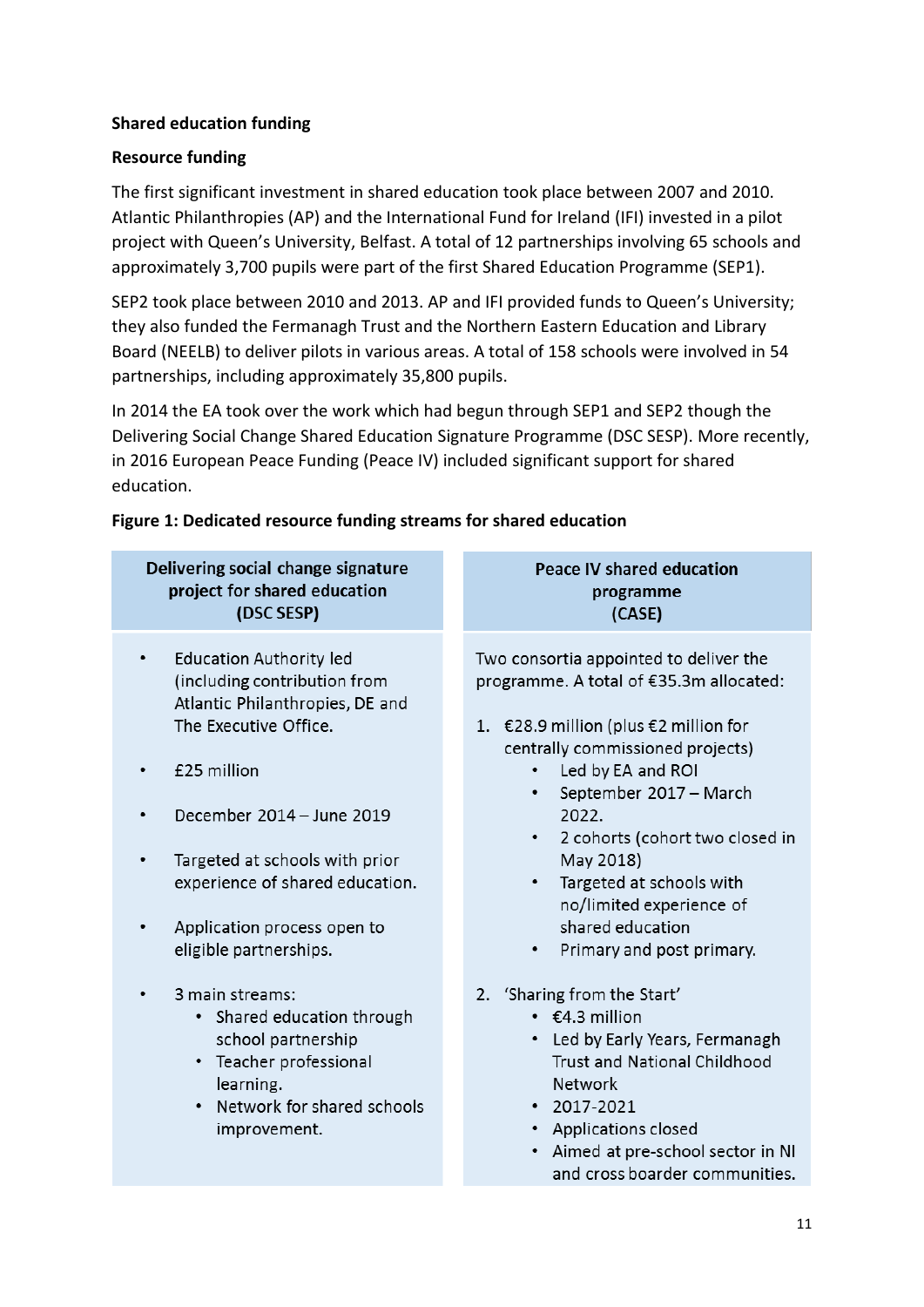By March 2018, 583 schools and early years settings were involved in 254 shared education partnerships funded by DSC SESP and Peace IV<sup>5</sup>.

| <b>Phase</b>           | <b>Schools</b> |        |                 | <b>Pupils</b> |        |        |
|------------------------|----------------|--------|-----------------|---------------|--------|--------|
|                        | 9 May          | 31 Mar | Change          | 9 May         | 31 Mar | Change |
|                        | 2016           | 2018   |                 | 2016          | 2018   |        |
| <b>DSC SESP</b>        |                |        |                 |               |        |        |
| Pre-school             | 16             | 16     | 0               | 1642          | 1676   | 34     |
| <b>Primary Schools</b> | 206            | 246    | 40              | 8978          | 29673  | 20695  |
| Post-primary Schools   | 86             | 99     | 13              | 6296          | 17376  | 11080  |
| <b>Special Schools</b> | 5              | 10     | 5               | 53            | 428    | 375    |
| <b>Sub-total</b>       | 313            | 371    | 58              | 16969         | 49153  | 32184  |
| <b>Peace IV</b>        |                |        |                 |               |        |        |
| Pre-school             | 0              | 51     | 51              | $\bf{0}$      | 1411   | 1411   |
| <b>Primary Schools</b> | 0              | 150    | 150             | $\mathbf{0}$  | 8207   | 8207   |
| Post-primary Schools   | 0              | 10     | 10 <sup>1</sup> | $\mathbf 0$   | 268    | 268    |
| <b>Special Schools</b> | 0              | 1      | 1               | $\mathbf 0$   | 10     | 10     |

| Figure 2: Level of participation in DSC SESP and Peace IV between May 2016 and March |  |
|--------------------------------------------------------------------------------------|--|
| $2018^6$                                                                             |  |

## **Capital funding**

**OVERALL TOTAL** 

**Sub-total** 

In 2013 the Together Building a United Community strategy (T:BUC) was launched. To assist with the strategy's delivery a number of funding streams were also developed such as the shared education campus programme.

212

583

212

270

 $\mathbf 0$ 

313

Five projects have been identified to date, in Limavady, Ballycastle, Moy, Brookeborough and Duneane/Moneynick.

The third call for applications ran between September 2016 and January 2017. The decisions on these projects will be made subject to the release of Fresh Start Agreement capital funds.

**.** 

9896

59049

 $\mathbf{0}$ 

16969

9896

42080

<sup>5</sup> DE (2018) Advancing shared education – report to the Northern Ireland Assembly, available at [https://www.education-ni.gov.uk/sites/default/files/publications/education/Shared%20Education%20-](https://www.education-ni.gov.uk/sites/default/files/publications/education/Shared%20Education%20-%20Report%20to%20Assembly%20May%202018_2.pdf) [%20Report%20to%20Assembly%20May%202018\\_2.pdf.](https://www.education-ni.gov.uk/sites/default/files/publications/education/Shared%20Education%20-%20Report%20to%20Assembly%20May%202018_2.pdf)

<sup>6</sup> Source as above.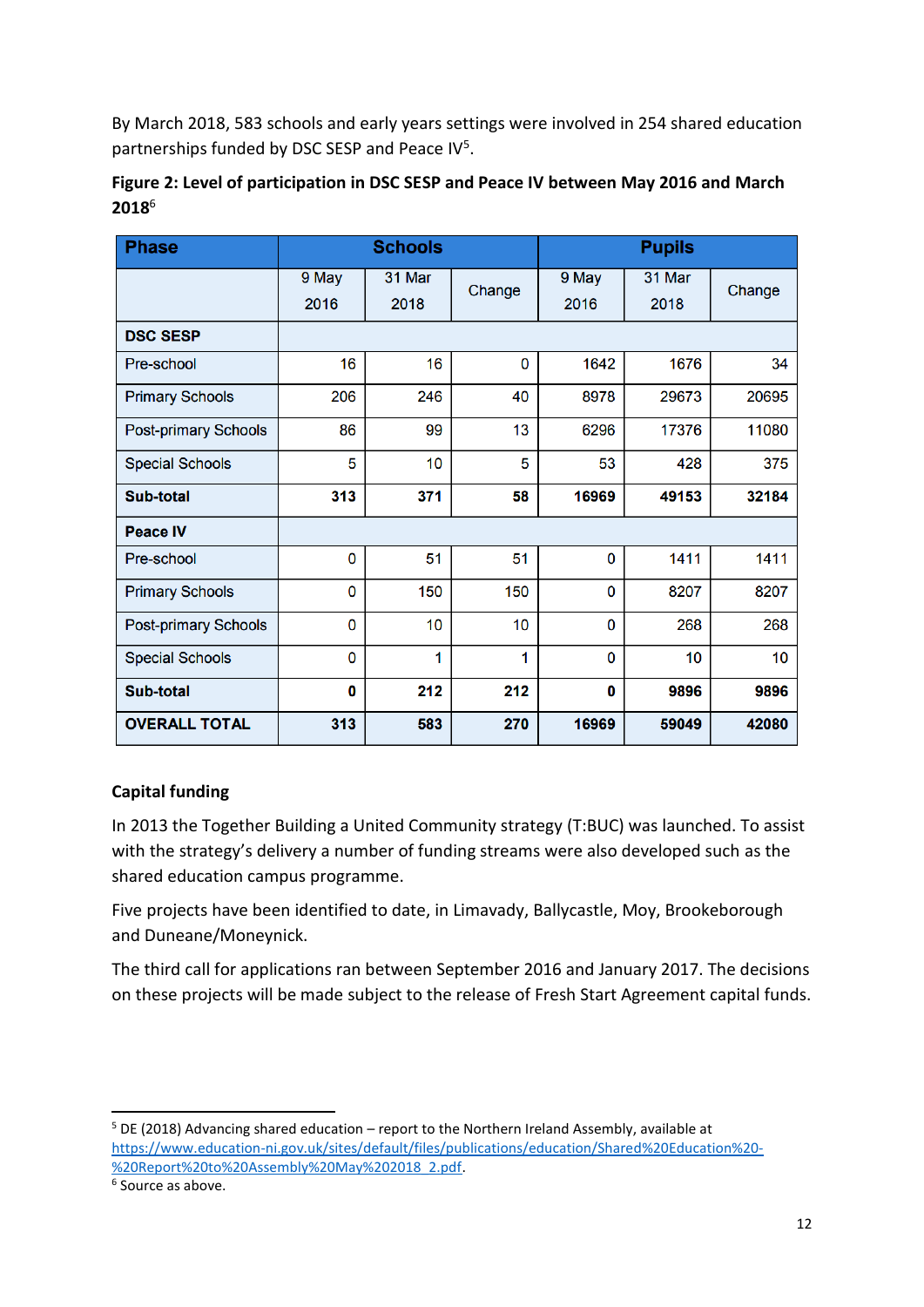In the autumn budget 2018, Chancellor Phillip Hammond confirmed that £300million will be made available<sup>7</sup>.

#### **Figure 3: Dedicated capital funding for shared education**

| <b>Strule shared</b>                                                                                                                                                                                                                                                                                                                                                                               | <b>T:BUC shared education</b>                                                                                                                                                                                                                                                                                                                                                                                                                                                                                                                                                                                                                           |
|----------------------------------------------------------------------------------------------------------------------------------------------------------------------------------------------------------------------------------------------------------------------------------------------------------------------------------------------------------------------------------------------------|---------------------------------------------------------------------------------------------------------------------------------------------------------------------------------------------------------------------------------------------------------------------------------------------------------------------------------------------------------------------------------------------------------------------------------------------------------------------------------------------------------------------------------------------------------------------------------------------------------------------------------------------------------|
| education campus                                                                                                                                                                                                                                                                                                                                                                                   | campuses programme                                                                                                                                                                                                                                                                                                                                                                                                                                                                                                                                                                                                                                      |
| Work began in 2013, however is<br>٠<br>not expected to be complete<br>until 2022.<br>£170 million (plus £140 million<br>٠<br>from the UK Government,<br>announced 19 June 2018)<br>Loreto Grammar School, Omagh<br>٠<br>Academy Grammar School,<br>Sacred Heart College, Omagh<br>High School, Christian Brothers<br>and Arvalee School and<br>Resource Centre will all be<br>located on the site. | Jointly operated between EA and<br><b>CCMS</b><br>Opened early 2014<br>Headline action under the<br>T:BUC strategy<br>Provided through the fresh<br>٠<br>start agreement<br>£59 million per year until<br>March 2026 for shared<br>and integrated schools.<br>Calls 1 and 2 identified five projects:<br>Limavady - St Mary's HS and<br>٠<br>Limavady HS<br>• Ballycastle - Balycastle HS and<br>Cross and Passion College<br>• Moy - Moy regional controlled<br>school and St John's PS<br>• Brookesbrough - St Mary's PS and<br>Brookesbrough PS<br>• Duneane/Moneynick - Duneane<br>PS and Moneynick PS<br>Call 3 - September 2016 - January<br>2017 |

The Strule Education Campus will bring around 4,000 pupils together from five controlled maintained and voluntary post-primary schools and one special school in Omagh. To date only the Arvalee School and Resource centre is on site (since September 2016).

#### **Good relations funding**

Though T:BUC a number of funding streams exist, including the camps programme and the central good relations fund. Schools can apply for this funding to advance shared education projects for their pupils.

**<sup>.</sup>** <sup>7</sup> See [https://www.gov.uk/government/news/66-million-for-shared-and-integrated-education-in-northern](https://www.gov.uk/government/news/66-million-for-shared-and-integrated-education-in-northern-ireland)[ireland.](https://www.gov.uk/government/news/66-million-for-shared-and-integrated-education-in-northern-ireland)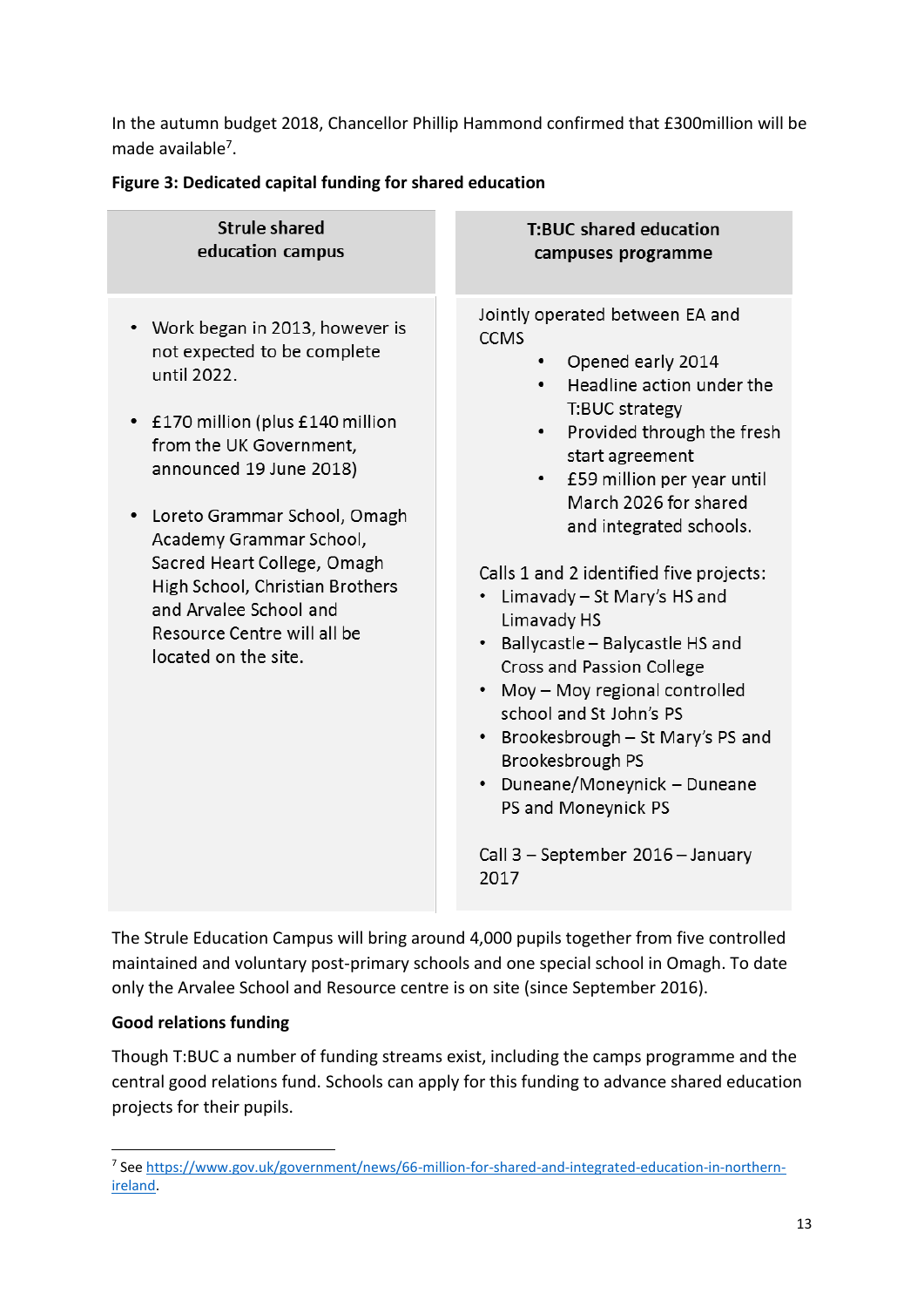Regarding the T:BUC camps programme, to date over 200 camps have received funding for young people between 11 and 19 years old.

| <b>T:BUC Good Relations</b><br><b>Funding Programmes</b>                                                                                                                                                |
|---------------------------------------------------------------------------------------------------------------------------------------------------------------------------------------------------------|
| Supports time-bound projects which<br>contribute to the promotion of good<br>relations.                                                                                                                 |
| Various funding streams available including<br>the Central Good Relations Fund and the<br>District Council Good Relations Programme<br>(DCGRP).                                                         |
| The Central Good Relations Fund is a small<br>central scheme designed to distribute<br>funding in year.                                                                                                 |
| All successful project and small grant<br>applicants under the 2018/19 funding<br>programme will be required to deliver<br>projects by 31 March 2019.                                                   |
| The District Council Good Relations<br>Programme (DCGRP) aims of to improve<br>relations between and within District Council<br>areas and to support local solutions to local<br>good relations issues. |
|                                                                                                                                                                                                         |

# **Figure 4: Overview of T:BUC good relations funding**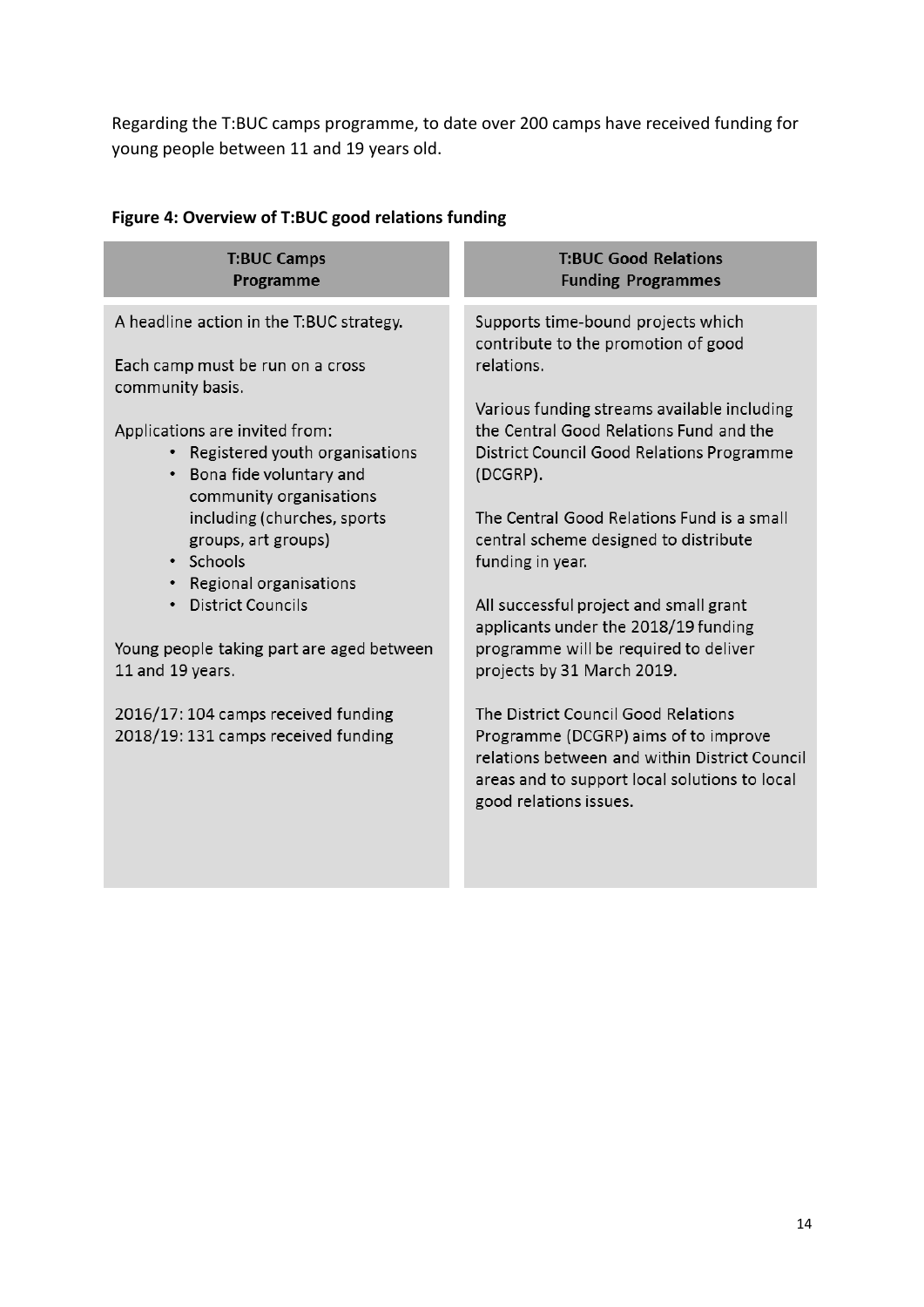#### <span id="page-14-0"></span>**Shared education in the controlled sector**

As a sectoral body, CSSC has a power to encourage and facilitate shared education in the controlled sector. This work involves raising awareness of shared education funding amongst schools. CSSC's School Support Officers have successfully assisted a number of schools in achieving funding to run shared education programmes. CSSC's progress in this area is reported on every six months to DE.

There are 559 schools in the controlled sector (2017/18 figures). In March 2018, 267 controlled schools were involved in shared education delivery through the DSC SESP and Peace IV programmes<sup>8</sup>.

Many more schools are involved in shared education though other funding streams including T:BUC.

Across the sector a wide range of shared education projects exist, many partnerships are longstanding having developed over many years, others are relatively new and fledgling. To accompany this briefing paper CSSC has discussed shared education with principals from across the sector at different stages of their shared education journey.

Interviews include the principals from Knocknagoney and Garvagh Primary Schools which are at the beginning of their sharing experience, to Cookstown Primary and Edenderry Nursery which have been involved in shared education projects for many years.

We also spoke to Antrim Grammar school which is part of the 19 school 'Moving Forward Together' project; Moy Primary School which is one of the five school partnerships progressing towards a shared campus; and Ardavalee Special School and Resource Centre, the first school to be placed on the Strule site.

Each of the interviews have been compiled into one booklet which gives a flavour of shared education from across the sector.

1

<sup>8</sup> DE (2018) Advancing shared education – report to the Northern Ireland Assembly, available at [https://www.education-ni.gov.uk/sites/default/files/publications/education/Shared%20Education%20-](https://www.education-ni.gov.uk/sites/default/files/publications/education/Shared%20Education%20-%20Report%20to%20Assembly%20May%202018_2.pdf) [%20Report%20to%20Assembly%20May%202018\\_2.pdf,](https://www.education-ni.gov.uk/sites/default/files/publications/education/Shared%20Education%20-%20Report%20to%20Assembly%20May%202018_2.pdf) p29.